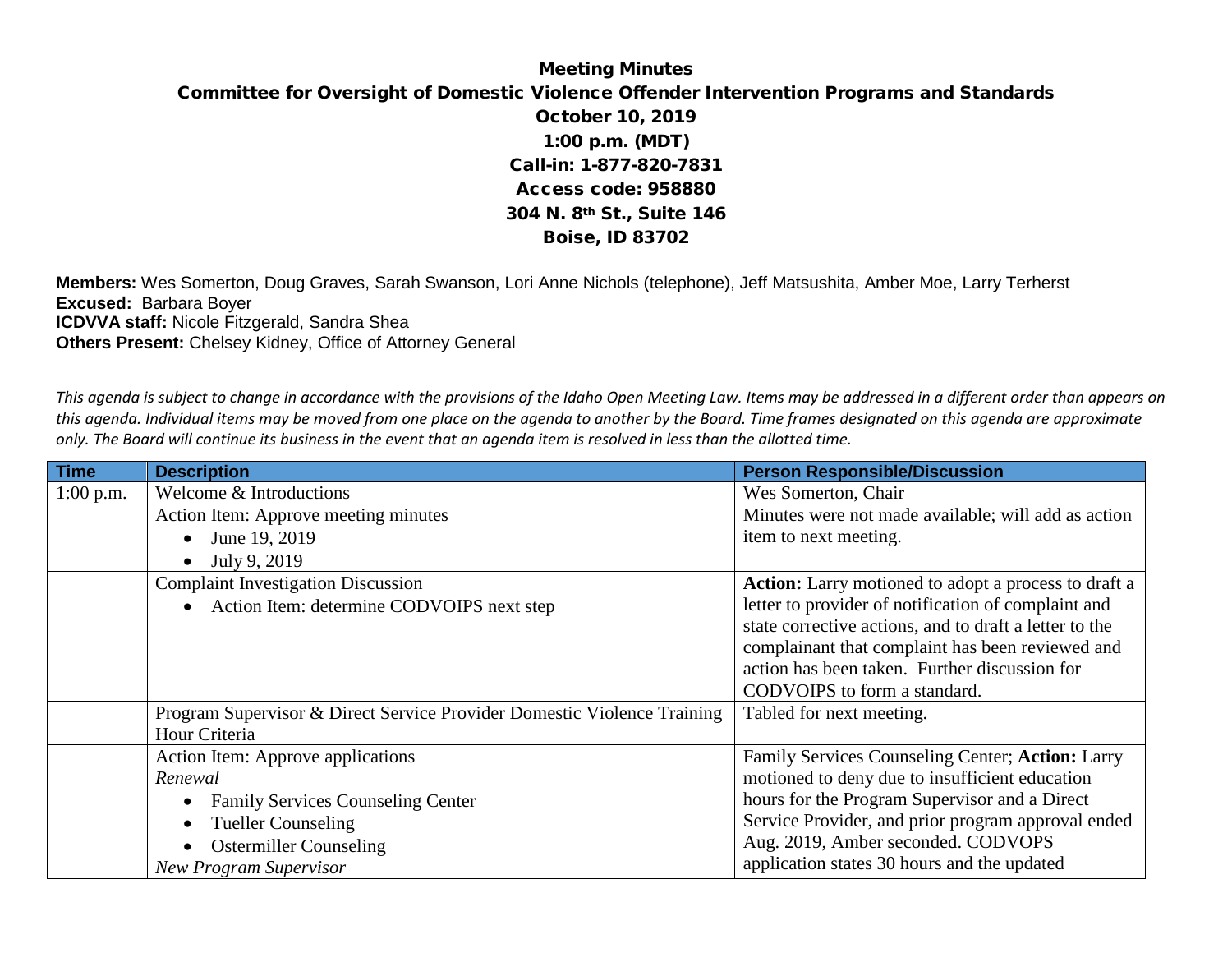| $\bullet$ | Juliette Jennings                         | Minimum Standards that went into effect on July 1,     |
|-----------|-------------------------------------------|--------------------------------------------------------|
|           | New Program                               | 2019 states 60 hours. Larry motioned to withdraw       |
|           | D6 Treatment                              | original denial and to send a letter to FSCC putting   |
|           | <b>Telecommunication Services</b>         | them on notice of being out of compliance with the     |
| $\bullet$ | Eric Pettingill (Mental Wellness Centers) | program approval ending August 12 and conditional      |
|           |                                           | approval requesting completion of the 60 education     |
|           |                                           | hours. Amber seconded.                                 |
|           |                                           | Approved.                                              |
|           |                                           | Tueller Counseling, Action: Amber motioned to          |
|           |                                           | conditionally approve with a letter to be sent         |
|           |                                           | notifying them the Program Supervisor does not         |
|           |                                           | have enough education hours and will need to           |
|           |                                           | complete additional hours, and a background check      |
|           |                                           | needed for a Direct Service Provider, seconded by      |
|           |                                           | Sarah.                                                 |
|           |                                           | Approved.                                              |
|           |                                           |                                                        |
|           |                                           | Ostermiller Counseling Services, Inc.                  |
|           |                                           | <b>Action:</b> Larry motioned to conditionally approve |
|           |                                           | with a letter to be sent notifying them the Program    |
|           |                                           | Supervisor does not have the required 60 education     |
|           |                                           | hours and that no more than 30 of those hours can      |
|           |                                           | be self-study, and proof of education hours for        |
|           |                                           | Direct Service Provider is needed. Amber               |
|           |                                           | seconded.                                              |
|           |                                           | Approved.                                              |
|           |                                           | <b>Emmett Family Services</b>                          |
|           |                                           | <b>Action:</b> Larry motioned to conditionally approve |
|           |                                           | Juliette Jennings as a Direct Service Provider with    |
|           |                                           | submission of a background check, Amber                |
|           |                                           | seconded.                                              |
|           |                                           | Approved.                                              |
|           |                                           |                                                        |
|           |                                           | D <sub>6</sub>                                         |
|           |                                           | <b>Action:</b> Amber motioned to conditionally approve |
|           |                                           | new program and requiring the Program Supervisor       |
|           |                                           | to complete the 60 education hours and 2 additional    |